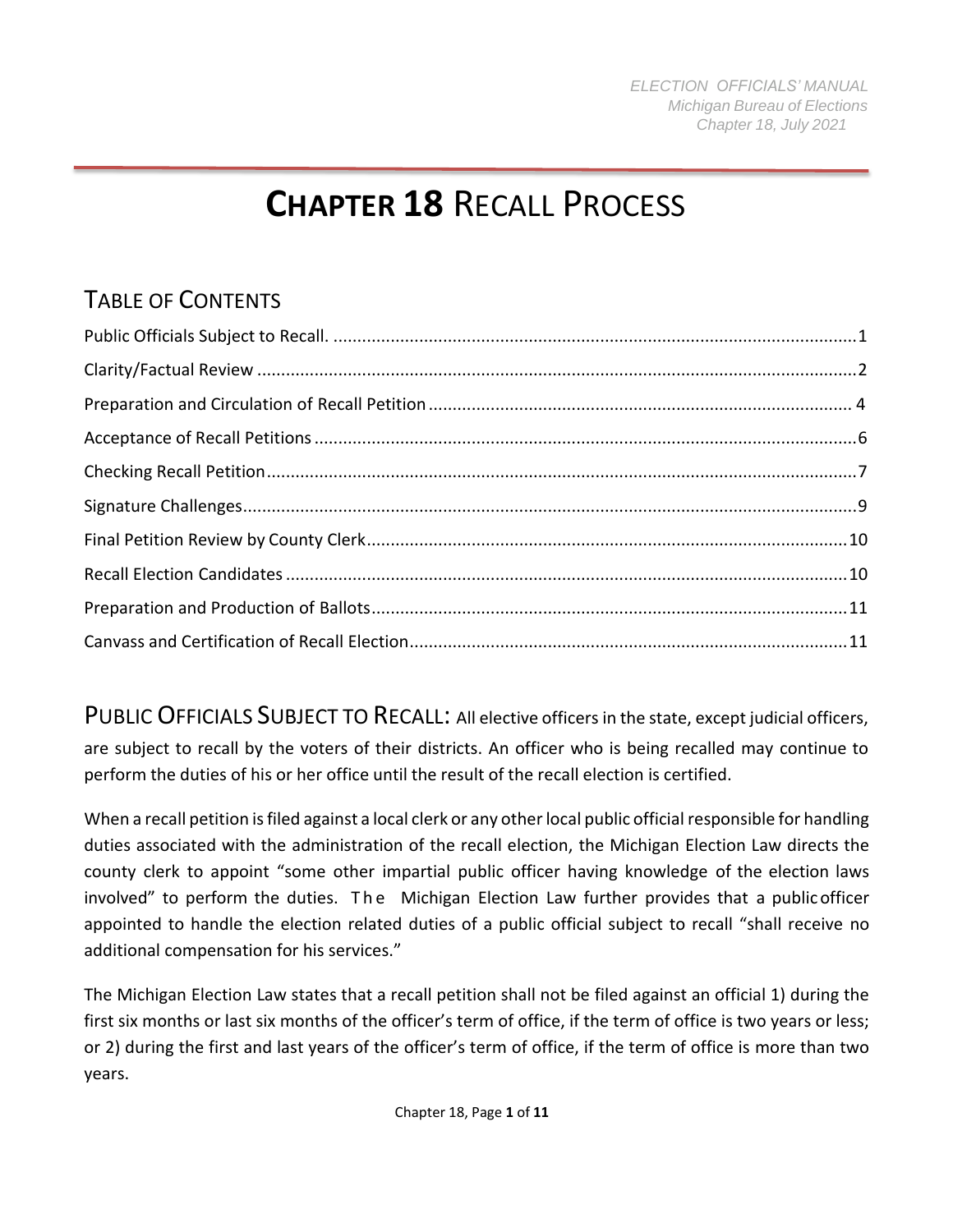<span id="page-1-0"></span>CLARITY/FACTUAL REVIEW: The Michigan Election Law requires the Board of State Canvassers (for state and county-level offices, except for County Commissioners) or County Election Commission (for allother offices) to review the language of a recall petition to determine it is factual and of sufficient clarity *before* the petition is circulated. Thus, a "clarity/factual review" is the starting point of each and every recall effort launched in Michigan. Clarity/factual review proceeds as follows:

#### *Filings and Submission Barred During Certain Time Periods:*

- Petition Submission for Clarity/Factual Hearing: Recall petition language cannot be submitted to the Board of State Canvassers or Board of County Election Commissioners for clarity/factual review during the first and last six months of the official's term of office.
- *Petition Filing Limits for Specific Offices:*
	- o *Officials Serving Term of Office for Two Years or Less:* Recall petition cannot be filed during the first and last six months of the term of office (MCL 168.951(1), 168.952b).
	- o Officials Serving *Term of Office for More than Two Years:* Recall petition shall not be filed during the first and last year of the term of office (MCL 168.951(1)).

Sponsors of a recall effort submit the petition language to the Board of State Canvassers for state and county-level offices (except County Commissioner); or the County Election Commission established in the *county where the officer resides* (for all other offices). The County Election Commission is composed of the county clerk, county treasurer and chief judge of probate. The reasons must appear on a recall petition form. The individual submitting the recall language must be registered to vote in the electoral district represented by the officer. (A separate submission must be made for each officer whose recall is sought.)

**Recall Petitions Filed at the County Level:** The Commission member accepting the petition language issues a receipt to the filer of the language. The receipt shows the date of the filing and the filer's name, address, and phone number. The Commission member retains a copy of the receipt for the Commission's records.

*Notification Requirements and Scheduling of Meeting:* Within three business days after a member of the County Election Commission receives a recall petition from a filer, the Commission must notify the officer whoserecall is sought of 1) the filing of the petition language and the date of the filing; 2) the contents of the petition language; and, 3) the time, date and place of the Commission's meeting to review the language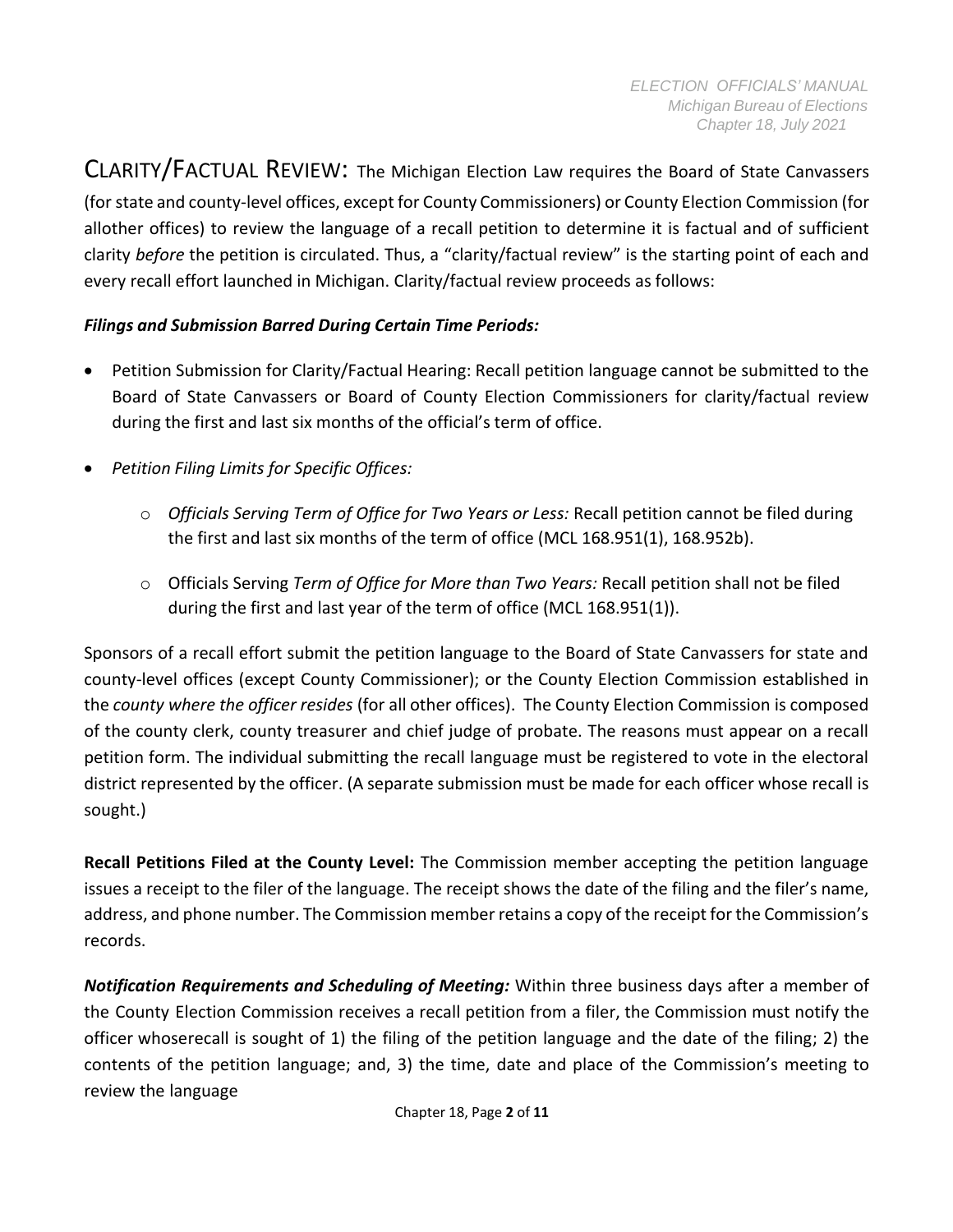for clarity and factuality. Official notice of the time, date and place of the Commission's meeting is also sent to the filer of the language. (Scheduling of the Commission's meeting is discussed below.)

- Notices may be sent by first-class mail. E-mail notices are recommended if the filing official has the e-mail address of the officer whose recall is sought and the filer. Mailed notices must be postmarked before the three-day period allowed for notification expires. County clerks who use first-class mail to comply with the notification requirement should sign and keep on file an affidavit which affirms that the notices were issued as required.
- The Commission is required to meet *sometime between the 10th and 20th calendar (not business) day after the filing of recalllanguage* to conduct the review.
- Notice of the scheduled meeting must be posted at least 18 hours in advance of the meeting to comply with the Open Meetings Act.
- Two Commission members must be present at a meeting to transact business.

*Conduct of Meeting:* When the required meeting is held, the function of the Commission is to "determine whether each reason for the recall stated in the petition is factual and of sufficient clarity to enable the officer whose recall is sought and the electors to identify the course of conduct that is the basis for the recall." The officer whose recall is sought and the sponsors of the petition may appear at the meeting and present arguments on the clarity and factual nature of the petition language. The MichiganElection Law states that each reason for the recall "shall be based upon the officer's conduct during his or her current term in office."

- The Commission does *not* have the authority to rule on whether the petition includes *good* reasons for recall, as only the clarity and the *factual nature* of the recall language is subject to the Commission's review.
- The Michigan Election Law states that "if any reason for the recall is not factual or of sufficient clarity, the entire recall petition shall be rejected." (MCL 168.952(3)).
- After the meeting, the members of the Commission must provide a copy of their determination on the clarity and factual nature of the recall language to the filer of the language and the officer whose recall is sought. If the Commission approves the recall language, a copy of the approved language must be forwarded to the filing official who will later receive the signed recall petition sheets.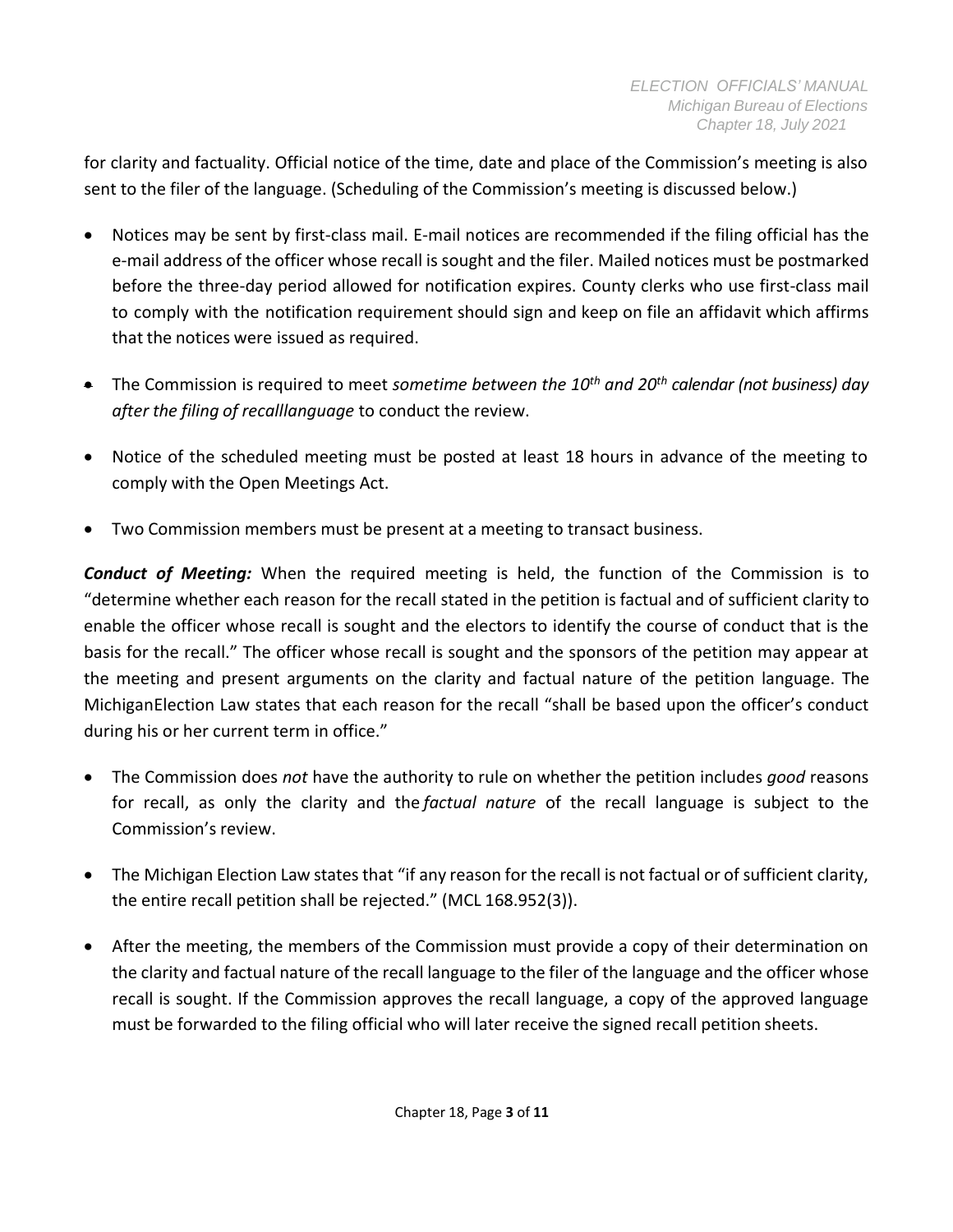- Failure of the Commission to hold the required review meeting by the 20<sup>th</sup> day after the submission of a recall petition constitutes a determination that the language is sufficiently clear and factual. The Commission may *not* use this provision to avoid its responsibility to hold a clarity/factual review.
- NOTE: After filing a recall petition and after a recall election, no additional recall petitions may be filed against the same incumbent of that office during the term for which he or she is elected.

*Appeal Process:* The Commission's ruling on the clarity and factual nature of the recall language may be appealed, either by the officer whose recall is sought or by the sponsors of the recall petition, to the Circuit Courtin the county where the clarity/factual determination was made. The appeal must be filed within 10 days after the Commission's determination.

If a determination by the Commission is appealed, the recall petition is not valid for circulation and shall not be circulated until a determination of whether each reason is clear and factual is made by the Circuit Court, or until 40 days after the date of the appeal, whichever is sooner. A petition is not valid for circulation if at any time a Circuit Court determines that each reason on the recall petition is not sufficiently clear and factual.

If the Commission fails to meet to review the clarity and factuality of the language by the  $20<sup>th</sup>$  day after the filing of the language, an appeal may be filed on the 21<sup>st</sup> day through the 30<sup>th</sup> day after the filing of the language.

A recall petition is valid for 180 days after either of the following, **whichever occurs later:**

- Clarity/factuality approval by the Commission
- Clarity/factuality approval by the Circuit Court (if Commission decision is appealed), or 40 days afterthe date of appeal.

<span id="page-3-0"></span>PREPARATION AND CIRCULATION OF RECALL PETITIONS: As soon as the County Election Commission approves the petition for clarity/factuality and any appeal to Circuit Court has concluded (or 40 days have elapsed since the filing of the appeal), the petition sponsors are free to circulate their petition.

*The Petition Form:* Recall petitions must conform to the specifications prescribed by the Secretary of State.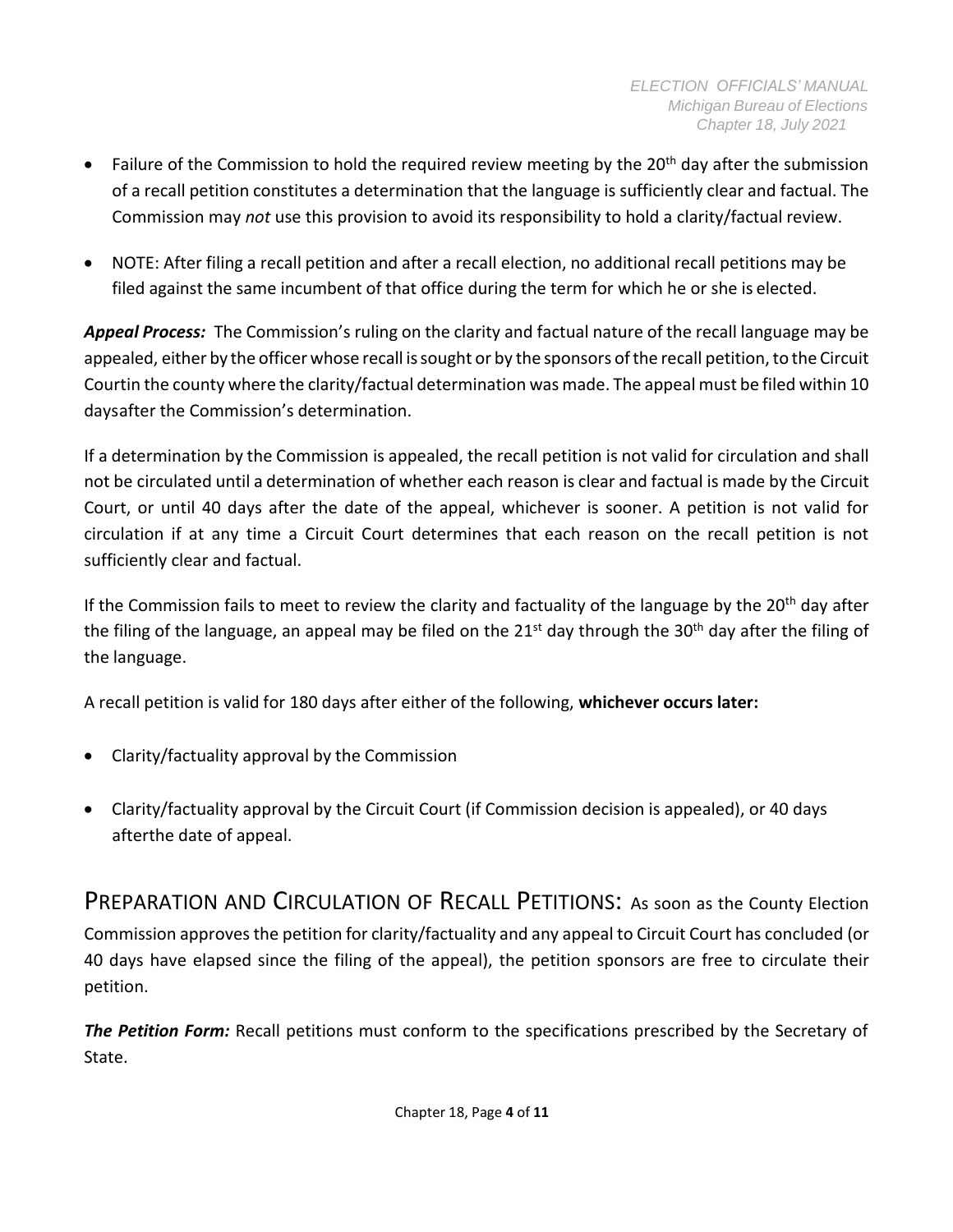- There are two types of recall petition forms approved for use: one form is designed for the recall of state, city, township and school officers; the other form is designed for the recall of village officers. The county clerk is required to supply blank recall petition forms upon request.
- A separate petition must be circulated for each officer who is being recalled.
- The reasons for the recall printed on the recall petition must be the reasons approved by the County Election Commission.

*Circulation of Recall Petitions:* Recall petitions are circulated within the district represented by the officer whose recall is sought.

- Circulators of recall petitions must be at least 18 years of age and a citizen of the United States. A circulator of a recall petition does not have to be registered to vote.
- Before a recall petition can be circulated, the circulator must complete the "heading" of each petition sheet by filling in 1) the county and city or township where the sheet will be circulated, or 2) the village where the sheet will be circulated. The sheet may not be circulated outside of the county, city, township or village specified in the heading. (NOTE: Recall petitions must not be circulated on a "countywide" basis.) The circulator must also include in the heading the name of the officer whose recall is sought, the title of the office, and the office district (if appropriate).
- A circulator must *not* leave a recall petition unattended in a public place; allsignatures must be signed in the presence of the circulator.
- The circulator must complete and date the "circulator's certificate" on the petition sheet after gathering the last signature he or she intends to collect on the sheet. Signatures on a sheet which are dated after the date on the circulator's certificate are not counted.

*Signers of Recall Petitions:* Signers of recall petitions must be registered to vote in the electoral district of the official whose recall is sought.

- Each signer must list his or her signature, address, zip code and the date of signing. If the recall petition is circulated within a city or school district that crosses county lines, each signer must be instructed to execute his or her signature on a petition sheet bearing the name of his or her county of residence in the heading.
- All signatures must be signed in the presence of the circulator.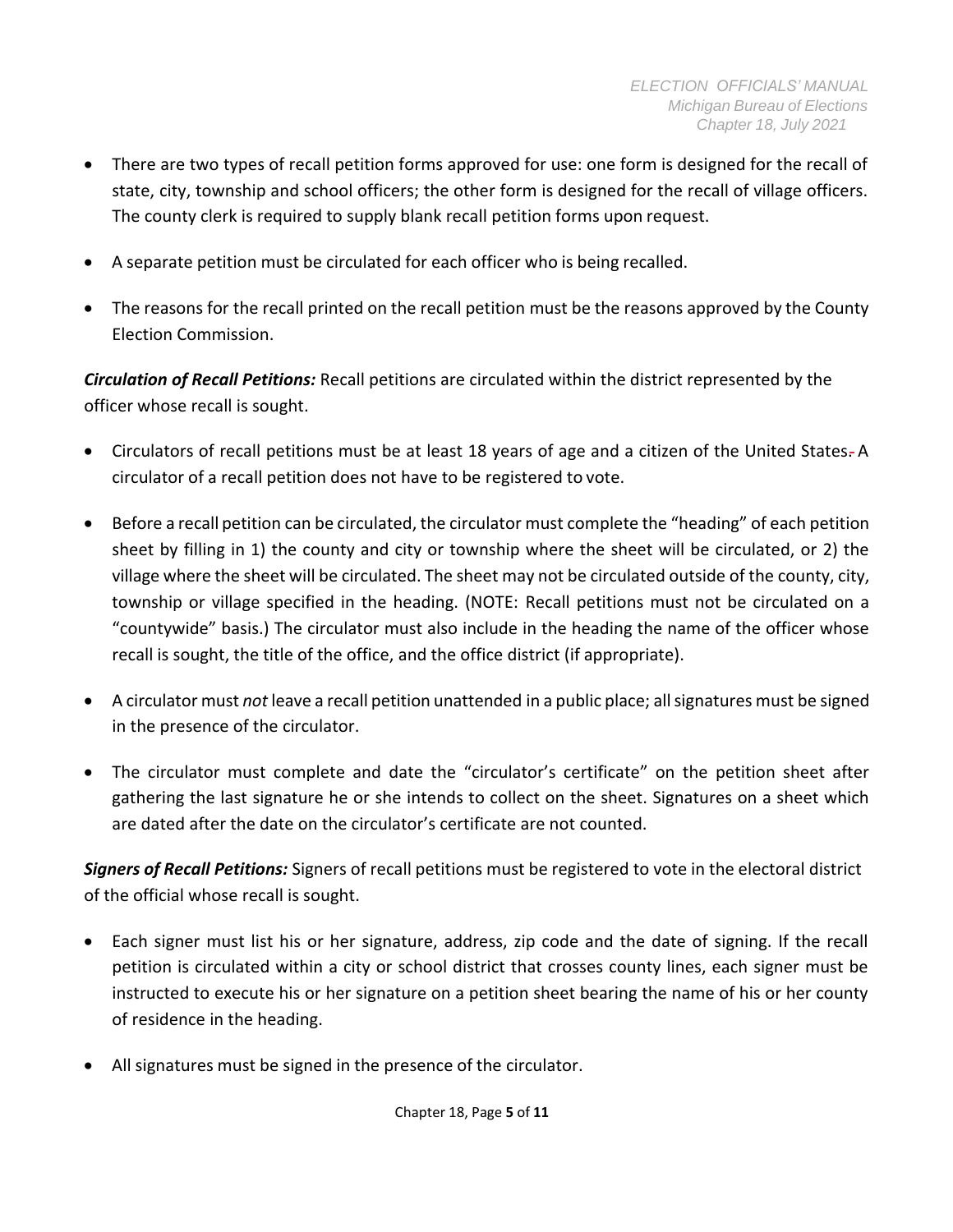• A signer is not permitted to sign for anyone else. For example: an individual may not sign for his or her spouse.

*Number of Signatures Required:* The number of signatures needed to trigger a recall election is 25 percent of the votes cast in the officer's district for *all* candidates for the office of Governor in the last gubernatorialelection. Upon written request, the county clerk is required to supply the minimum number of valid signatures needed on the petition. The figure must be calculated and delivered to the requestor within five days after the county clerk's receipt of the request. (If the fifth day falls on a Saturday, Sunday or holiday, the county clerk has until the following business day to honor the request.)

*Signature "Ripeness":* Signatures on a recall petition dated more than 60 days before the filing of the petition are invalid.

<span id="page-5-0"></span>ACCEPTANCE OF RECALL PETITIONS: After the sponsors of a recall effort have collected more than the required number of signatures on their petition, the petition filing takes place.

*Filing Location:* Petitions seeking the recall of the following officers are filed with the *county clerk* of the county in which the *greatest number of registered voters in the electoral district reside*: county commissioners; township, city and village officers; and school officials.

Petitions seeking the recall of the following officers are filed with the *Department of State's Bureau of Elections:* State Senator; State Representative; elective state officers (except Secretary of State); and elective county officers (except county commissioners). Recall petitions seeking the recall of the Secretary of State are filed with the Governor.

*Time of Filing:* As stated earlier, Michigan election law states that a recall petition must not be filed against an official 1) during the first six months or last six months of the officer's term of office, if the term of office istwo years or less; or 2) during the first and last years of the officer's term of office, if the term of office is more than two years.

*Supplemental Filings Not Permitted:* The petition must be complete when it is filed; the filer cannot submit additional petition sheets at a later hour or date.

*Notification of Officer:* The county clerk must notify the officer whose recall is sought of the filing of the recall petition. If the officer can be contacted by phone, the county clerk should immediately call after the filing has been made. Written notification by e-mail or mail (e-mail recommended if available) must be forwarded to the officer no later than the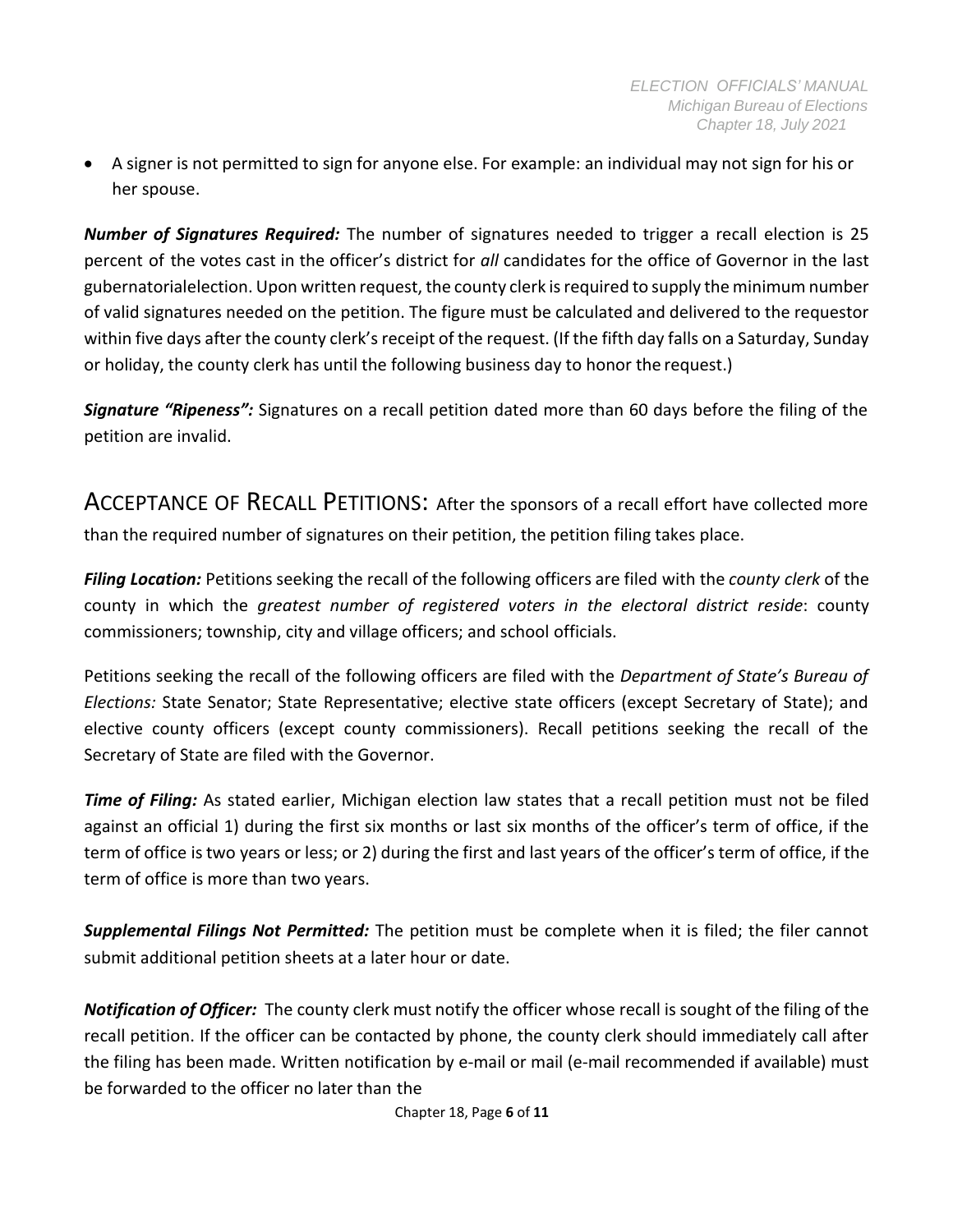business day following the date of the filing. The written notice must 1) include the date of the filing 2) inform the officer of the right to examine the petition and purchase copies if desired and 3) inform the officer of the right to challenge signatures on the petition and the deadline for signature challenges.

#### <span id="page-6-0"></span>CHECKING RECALL PETITION

*Preliminary Check by County Clerk:* As soon as a recall petition is filed, the county clerk has seven *calendar* days to examine it to determine 1) if the petition is in the proper form and 2) the number of signatures contained on the petition sheets.

- The county clerk does not count any signatures on a petition sheet if:
	- 1) The form of the petition isimproper.
	- 2) The circulator's certificate is not filled in or is improperly completed. (A circulator's certificate which does not include a zip code or contains an improper zip code is acceptable.)
	- 3) The heading is not filled in or is improperly completed.
	- 4) The sponsor's language on the sheet differs from the language approved and forwarded by the County Election Commission responsible for the clarity/factual review.
- The county clerk does not count *individual signatures* on a petition sheet if:
	- 1) The signer did not enter his or her complete address or the date of signing. (A signature which does not include a zip code or which shows an improper zip code is acceptable.)
	- 2) The signer dated the signature after the date appearing on the circulator's certificate.
	- 3) The signature was obtained before the date the County Election Commission approved the recall language.
	- 4) The signature was obtained more than 60 days before the date the recall petition was filed.
	- 5) The signer used ditto marks in the address entry or the date entry. (Ditto marks are acceptable in the zip code entry.)
	- 6) The signer's residential address or the date of signing appears to have been entered by someone other than the signer. (This standard does not apply to the zip code entry.)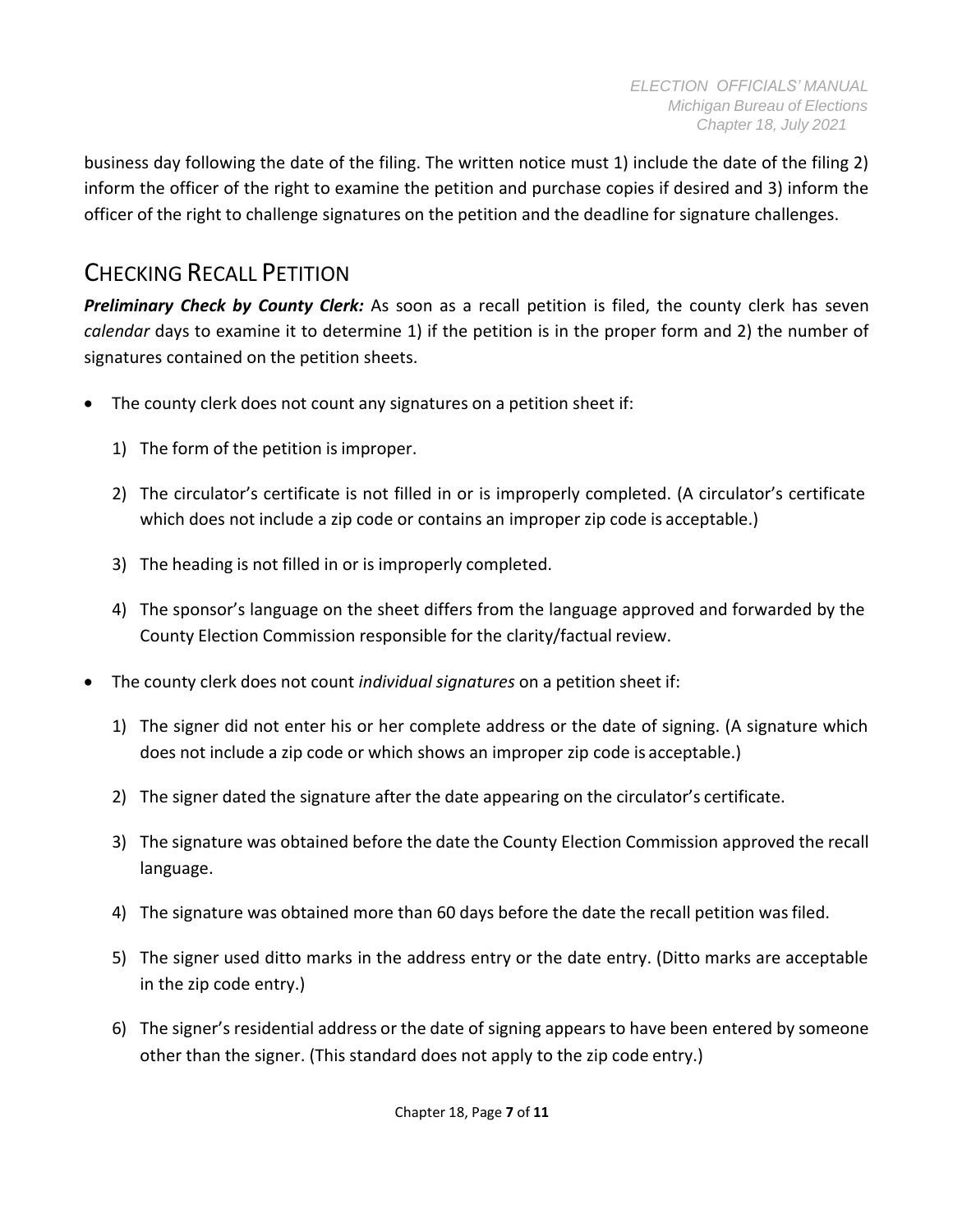• One or more "invalid" signatures on a petition sheet do not affect other "valid" signatures on the sheet; "valid" signatures are always counted.

*After the Completion of the Preliminary Check:* If the form of the petition is improper or the petition lacks the minimum number of signatures needed to trigger a recall election, the county clerk notifies the sponsor of the recall effort in writing of the insufficiency of the petition. Copies of the notice are sent to the officer whose recall was sought.

If the form of the petition is proper and the petition thus far appears to contain the minimum number of signatures needed to trigger a recall election, the county clerk has the option to perform the registration checks or to forward the petition sheets to the clerk of the city, township or village where the sheets were circulated. To maintain the consistency of the process, the county clerk may wish to perform the registration check in-house and send only those signatures in question to the local clerk to be resolved at the local level.

When forwarding petition sheets to local clerks, the county clerk:

- 1) Sends the original petition sheets. (A copy of the petition is secured in the county clerk's office.)
- 2) Instructs the clerks to check the registrations of the circulators of the sheets and the signers *who were not eliminated in the preliminary check.* (Invalid signatures can be indicated by "coding" them along the left-hand margin of the petition sheet.)
- 3) Instructsthe clerks to complete the "Clerk's Certificate" on the reverse side of each petition sheet after making the registration checks required on the sheet.
- 4) Advisesthe clerks ofthe period of time they are allowed by law to complete the registration checks (see below.)

Upon receiving the petition sheets, the local clerk checks to see if the signers and circulatorsof the petition are properly registered. (NOTE: If the officer's district covers more than one city or township, the county clerk divides the sheets and forwards them as necessary. Petition sheets are *not* sent to school districts for registration checks; registrations on petitions seeking the recall of school officials are checked by city and township clerks.)

Chapter 18, Page **8** of **11** *Registration Checks:* Local clerks are required to verify that each signer was registered to vote in the proper jurisdiction on the date of signing within 15 days after the receipt of the petition sheets. The checks may be made against the jurisdiction's original registration records or against the jurisdiction's QVF list (QVF is recommended). When making the registration checks the local clerk places check marks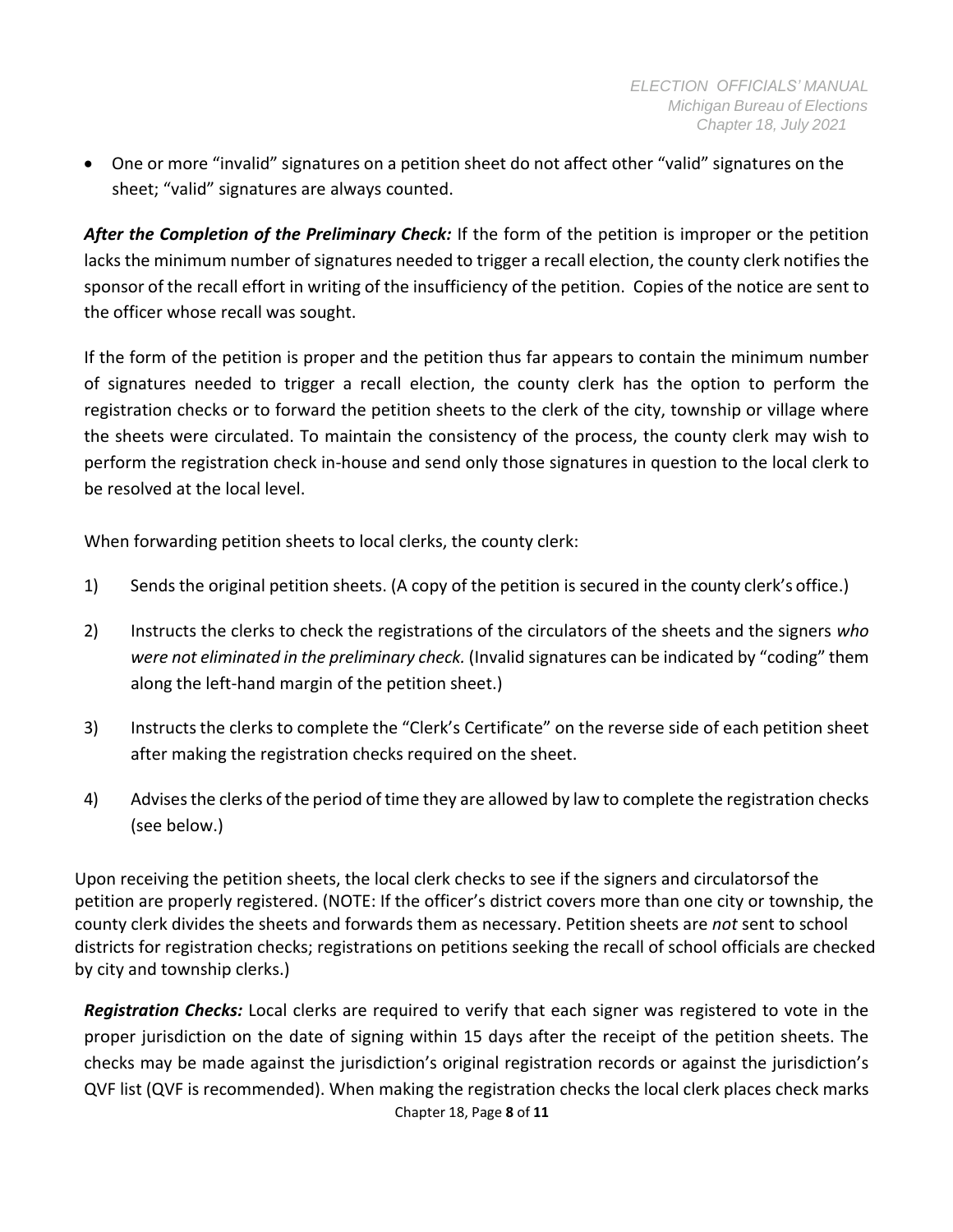before the names of signers and circulators who are 1) registered voters of the city or township; 2) residents of the electoral

district of the official whose recall is sought, and; 3) were not eliminated by the county clerk under the preliminary check.

After making the checks required on a petition sheet, the local clerk completes the "Clerk's Certificate" on the reverse side of the sheet. After the signatures on all petitions have been checked, the local clerk returns the sheets to the county clerk.

<span id="page-8-0"></span>SIGNATURE CHALLENGES: The officer whose recall is sought may challenge 1) the authenticity of a signature on the recall petition or 2) the registration of an elector whose name appears on the recall petition. Challenges must be submitted in writing within 30 days after the date the petition was filed to the county clerk who accepted the filing. A challenge must contain specific reference to the signature(s) being questioned on the petition.

Upon receiving a written signature challenge from the officer involved, the county clerk:

- 1) Forwards each challenged signature, *not already excluded from the signature count,* to the appropriate city or township clerk.
- 2) Instructs the city or township clerk to check the challenged signatures against the jurisdiction's registration records. (The checks may be made against the jurisdiction's original registration records or against the jurisdiction's QVF list. If the authenticity of a signature is questioned under a challenge, the clerk must compare the signature on the petition against the signature appearing on the signer's original registration record.)
- 3) Asks for immediate return of the result of the signature checks. (Local clerks must put their findings *in writing.* The county clerk may wish to design and provide a form for this purpose.)

An officer whose recall is sought may inspect the recall petition and the registration record as soon as the petition is filed to determine whether he or she wishes to file signature challenges. In addition, Michigan Election Law states that an officer whose recall is sought must have at least eight *calendar* days after the local clerks complete the initial registration checks to review the clerks' findings and file challenges if desired. As shown by the timeline illustrated below, the deadlines set for the county clerk's preliminary check of the petition and the local clerks' initial registration checks must be met to provide the officer with the minimum eight days allowed for a final review for challenges.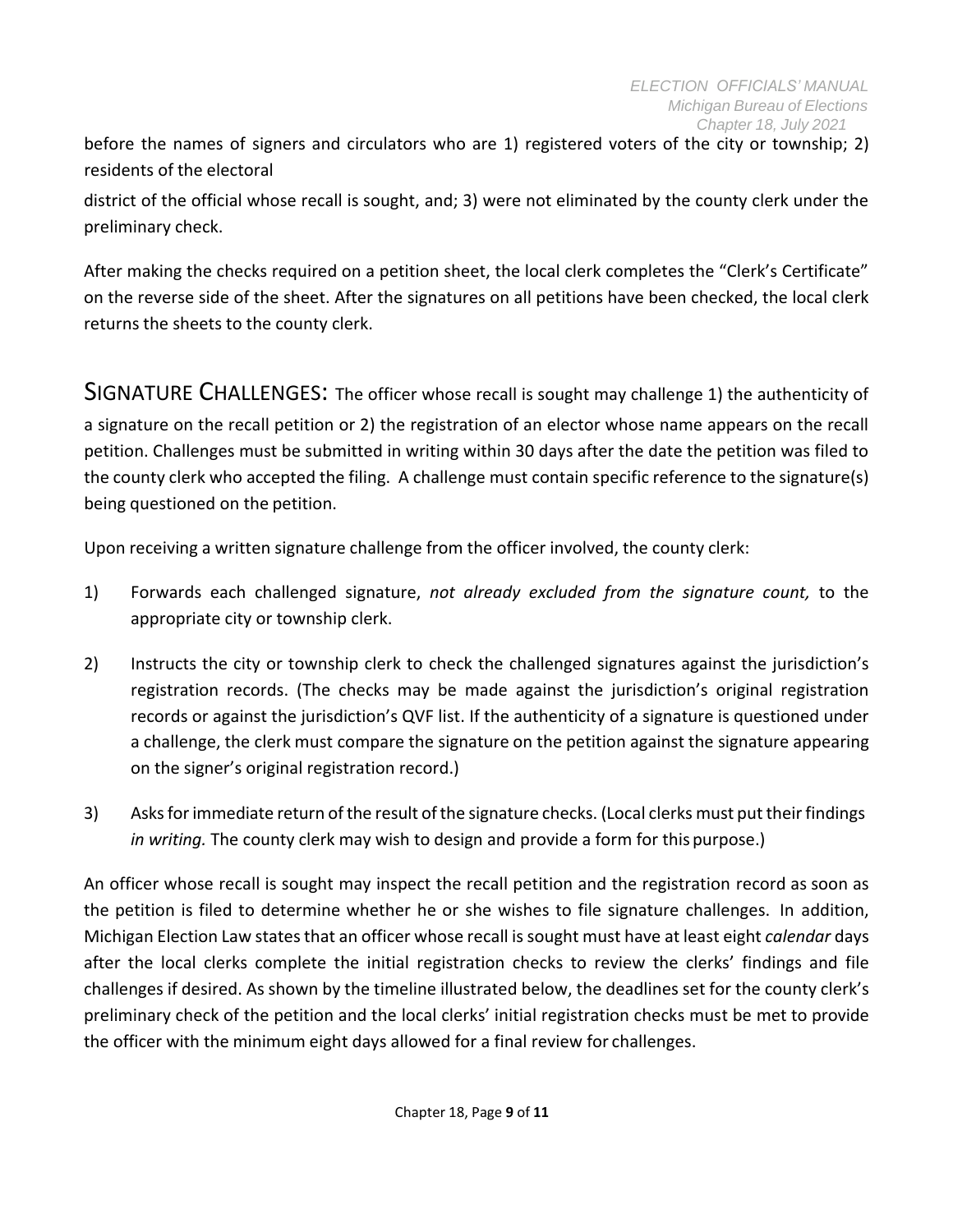

<span id="page-9-0"></span>FINAL PETITION REVIEW BY COUNTY CLERK: After the city and township clerks have returned all petition sheets to the county clerk – and all signature challenges have been resolved – the county clerk reviews the recall petition a final time to determine if it contains the minimum number of valid signatures needed to initiate a recall election. The county clerk's final review must take place on or before the  $35<sup>th</sup>$  day after the petition filing date.

- If the recall petition does not have the minimum number of valid signatures required, the county clerk notifies the sponsor of the recall effort of the insufficiency of the petition. Copies of the notice are kept in the county clerk's files and sent to the officer involved.
- If the recall petition contains the minimum number of valid signatures required, the election official with whom the recall petition was filed must call a special election to be conducted on the next regular election date that meets the following criteria: 1) is at least 95 days after the date the recall petition was filed, and 2) falls on the May or November regular election date.

## <span id="page-9-1"></span>RECALL ELECTION CANDIDATES

- The Michigan Election Law provides for a single recallelection to fill the partial (remaining) term of office for the official subject to the recall, with the incumbent automatically made a candidate in the election unless he/she withdraws within 10 days after the filing of the recall petition. There is one election and the candidate who receives the highestvote total becomes the elected candidate.
- If the recall election involves a partisan office, nominations for the recall election are made by the county political party committee specified by law (MCL 168.973a). If the incumbent candidate